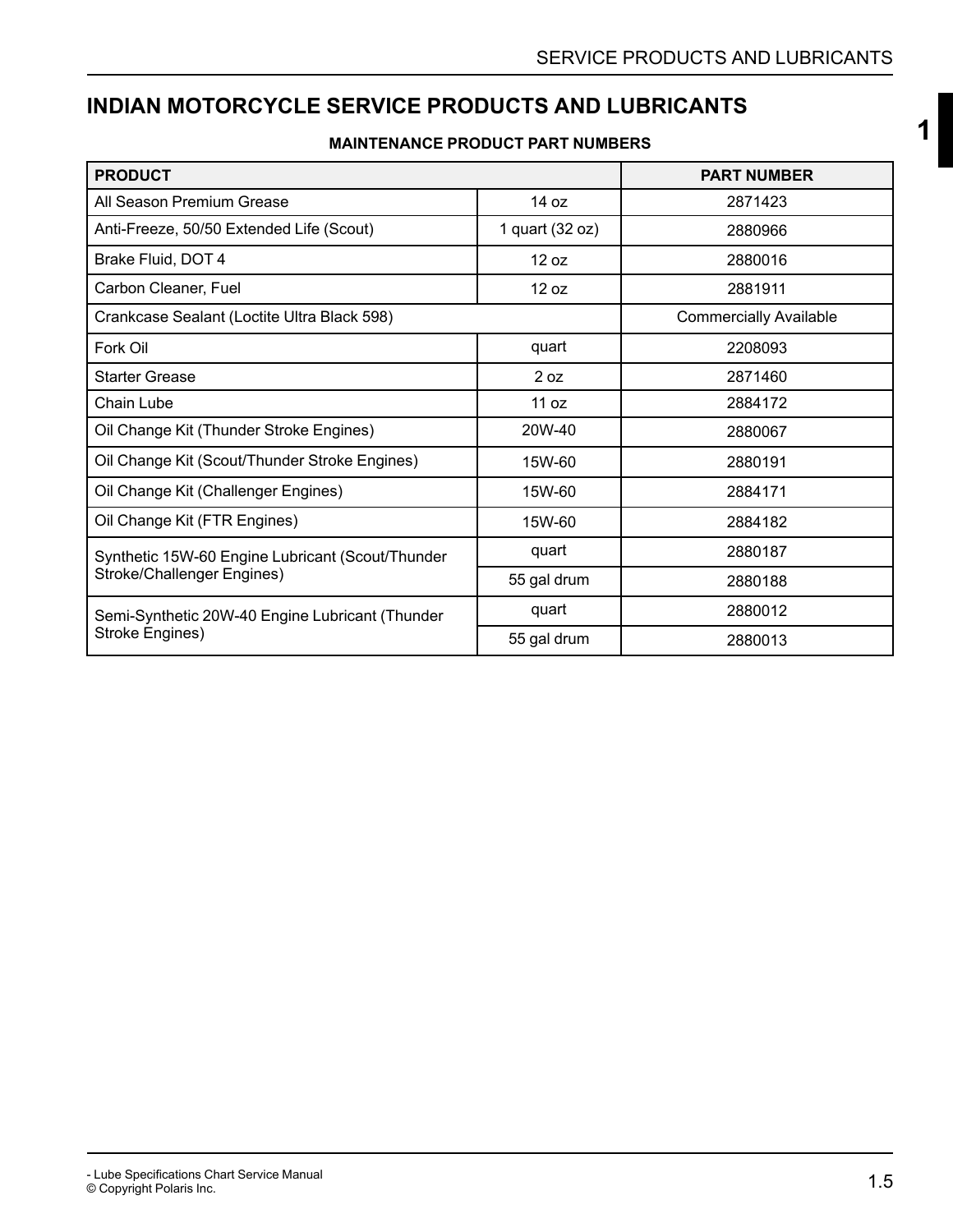# <span id="page-1-0"></span>**CHAPTER 4 INDIAN MOTORCYCLE LUBE CHART**

**[4](#page-1-0)**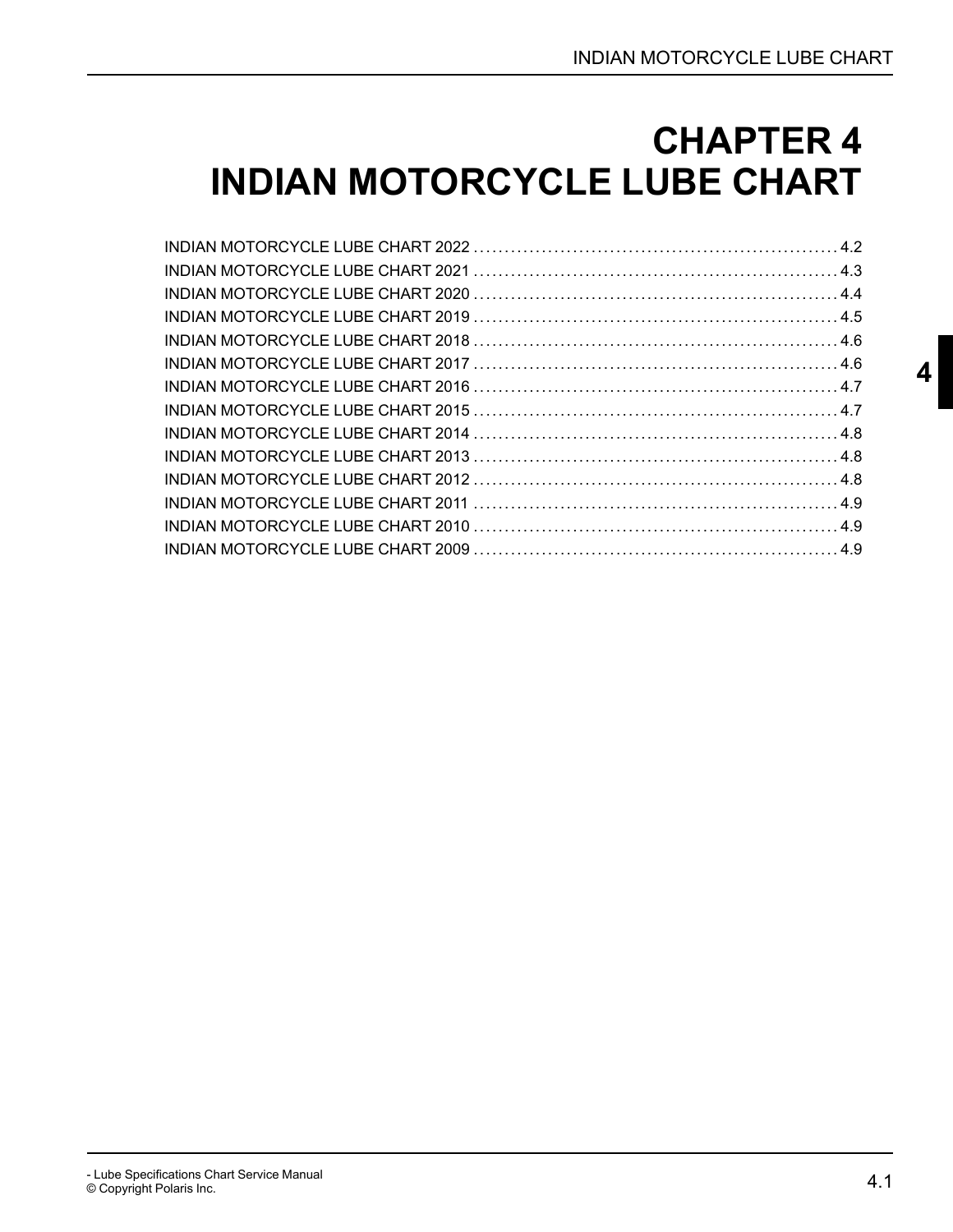<span id="page-2-0"></span>

| <b>MODEL</b>                                    |          | ENGINE OIL<br>SEMI-SYNTHETIC 20W-40<br>SYNTHETIC 15W-60                                                          | <b>BRAKE FLUID</b><br>DOT 4 BRAKE FLUID<br><b>CLUTCH FLUID</b><br>DOT 4 BRAKE FLUID<br>FRONT FORK OIL<br>FORK OIL<br>*18.8 oz (557 cc) per leg |                                     | ANTIFREEZE<br>50/50 PRE-MIXED<br>EXTENDED LIFE ANTI-<br>FREEZE                                                             | OIL FILTER                          | <b>OIL CHANGE KIT</b> |         |
|-------------------------------------------------|----------|------------------------------------------------------------------------------------------------------------------|------------------------------------------------------------------------------------------------------------------------------------------------|-------------------------------------|----------------------------------------------------------------------------------------------------------------------------|-------------------------------------|-----------------------|---------|
| <b>Full-Size</b><br>(Thunderstroke<br>111)      | capacity | 6.0 gt (5.7 L) with<br>filter at oil change                                                                      |                                                                                                                                                |                                     | Refer to Front Fork<br>Assembly section in service<br>manual for proper filling                                            | N/A                                 | 2521421               | 2880067 |
|                                                 | interval | 5000 miles (8000<br>km)                                                                                          | 2 years / 10000<br>miles (16000 km)                                                                                                            | 2 years / 10000<br>miles (16000 km) | 2 years / 15000 miles<br>(24000 km)                                                                                        |                                     |                       |         |
| <b>Scout / Scout Sixty</b>                      | capacity | 3-4 qts. (2.8-3.8 L)<br>with filter at oil<br>change<br>4.5 qts. (4.25 L) total<br>for new/rebuilt dry<br>engine |                                                                                                                                                |                                     | 10.65 oz. (315 cc)<br>18.6 oz. (550 cc)<br>Refer to Front Fork<br>Assembly section in service<br>manual for proper filling | 2.75 qts. (2.6 L)                   | 2520799               | 2880191 |
|                                                 | interval | 10000 miles (16000<br>km)                                                                                        | 2 years / 10000<br>miles (16000 km)                                                                                                            | 2 years / 10000<br>miles (16000 km) | 2 years / 15000 miles<br>(24000 km)                                                                                        | 5 years / 50000<br>miles (80000 km) |                       |         |
| <b>Scout Bobber</b>                             | capacity | 3-4 gts. (2.8-3.8 L)<br>with filter at oil<br>change<br>4.5 qts. (4.25 L) total<br>for new/rebuilt dry<br>engine |                                                                                                                                                |                                     | 277CC left leg<br>273CC right leg<br>Refer to Front Fork<br>Assembly section in service<br>manual for proper filling       | 2.75 qts. (2.6 L)                   | 2520799               | 2880191 |
|                                                 | interval | 10000 miles (16000<br>km)                                                                                        | 2 years / 10000<br>2 years / 10000<br>2 years / 15000 miles<br>(24000 km)<br>miles (16000 km)<br>miles (16000 km)                              |                                     | 5 years / 50000<br>miles (80000 km)                                                                                        |                                     |                       |         |
| Challenger                                      | capacity | 5.0 qt (4.7 L) dry<br>engine                                                                                     |                                                                                                                                                |                                     | 16.4 oz (485 cc) per leg<br>Refer to Front Fork<br>Assembly section in service<br>manual for proper filling                | 2.4 qt (2.3 L)                      | 2521421               | 2884171 |
|                                                 | interval | 5000 miles (8000<br>km)                                                                                          | 2 years / 10000<br>miles (16000 km)                                                                                                            | 2 years / 10000<br>miles (16000 km) | 2 years / 15000 miles<br>(24000 km)                                                                                        | 5 years / 50000<br>miles (80000 km) |                       |         |
| <b>FTR 1200</b>                                 | capacity | 4.5 qts. (4.25 L) Dry<br>Engine                                                                                  |                                                                                                                                                |                                     | Rally 519 +/- 6cc<br>FTRS 508 cc +/- 6cc<br>FTR R carbon 544 cc +/-<br>6cc                                                 | 2.32 qts. (2.2 L)                   | 2540086               | 2884182 |
|                                                 | interval | 10000 miles (16000<br>km)                                                                                        | 2 years / 10000<br>miles (16000 km)                                                                                                            | 2 years / 10000<br>miles (16000 km) | 2 years / 15000 miles<br>(24000 km)                                                                                        | 5 years / 50000<br>miles (80000 km) |                       |         |
| Chief / Chief<br>Bobber / Super<br><b>Chief</b> | capacity | 6.0 qts. (5.7 l) with<br>filter at oil change                                                                    |                                                                                                                                                |                                     | 550 cc 18.6 oz<br>Refer to Front Fork<br>Assembly section in service<br>manual for proper filling                          | N/A                                 | 2521412               | 2880067 |
|                                                 | interval | 5000 miles (8000<br>km)                                                                                          | 2 years / 10000<br>miles (16000 km)                                                                                                            | 2 years / 10000<br>miles (16000 km) | 2 years / 10000 miles<br>(16000 km)                                                                                        |                                     |                       |         |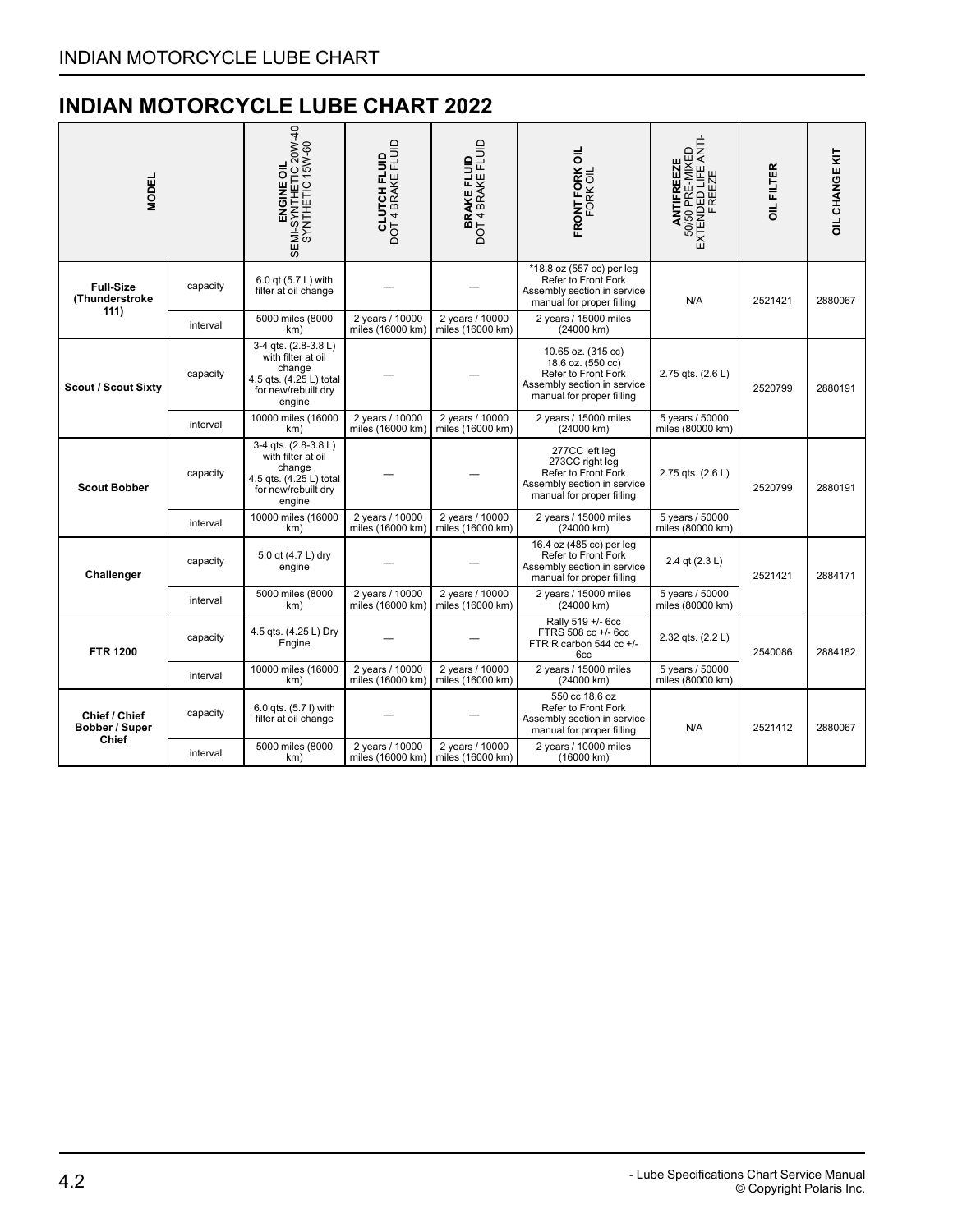<span id="page-3-0"></span>

| <b>MODEL</b>                               |          | ENGINE OIL<br>SEMI-SYNTHETIC 20W-40<br>SYNTHETIC 15W-60<br><b>CLUTCH FLUID</b><br>DOT 4 BRAKE FLUID<br><b>BRAKE FLUID</b><br>DOT 4 BRAKE FLUID |                                                                            | FRONT FORK OIL<br>FORK OIL          | ANTIFREEZE<br>50/50 PRE-MIXED<br>EXTENDED LIFE ANTI-<br>FREEZE                                                                                                                                  | <b>OIL FILTER</b>                                | OIL CHANGE KIT |         |
|--------------------------------------------|----------|------------------------------------------------------------------------------------------------------------------------------------------------|----------------------------------------------------------------------------|-------------------------------------|-------------------------------------------------------------------------------------------------------------------------------------------------------------------------------------------------|--------------------------------------------------|----------------|---------|
| <b>Full-Size</b><br>(Thunderstroke<br>111) | capacity | 6.0 qt (5.7 L) with<br>filter at oil change                                                                                                    |                                                                            |                                     | *20.3 oz (599 cc) per leg<br>(Chief, Classic, Vintage,<br>Chieftan / Darkhorse)<br>*18.8 oz (557 cc) per leg<br>Refer to Front Fork<br>Assembly section in service<br>manual for proper filling | N/A                                              | 2521421        | 2880067 |
|                                            | interval | 5000 miles (8000<br>km)                                                                                                                        | 2 years / 10000<br>2 years / 10000<br>miles (16000 km)<br>miles (16000 km) |                                     | 2 years / 15000 miles<br>(24000 km)                                                                                                                                                             |                                                  |                |         |
| <b>Scout / Scout Sixty</b>                 | capacity | 4.5 qt (4.25 L) dry<br>engine<br>$(3.0 - 4.0$ gt $(2.8 - 3.8)$<br>L) at oil/filter<br>change)                                                  |                                                                            |                                     | *10.65 oz (315 cc) per leg<br>Refer to Front Fork<br>Assembly section in service<br>manual for proper filling                                                                                   | 2.93 qt (2.78 L)<br>including<br>recovery bottle | 2520799        | 2880191 |
|                                            | interval | 10000 miles (16000<br>km)                                                                                                                      | 2 years / 10000<br>miles (16000 km)                                        | 2 years / 10000<br>miles (16000 km) | 2 years / 15000 miles<br>(24000 km)                                                                                                                                                             | 5 years / 50000<br>miles (80000 km)              |                |         |
| <b>Scout Bobber</b>                        | capacity | 4.5 qt (4.25 L) dry<br>engine<br>$(3.0 - 4.0$ gt $(2.8 - 3.8)$<br>L) at oil/filter<br>change)                                                  |                                                                            |                                     | *Left-Hand: 9.37 oz (277<br>cc) Right-Hand: 9.23 oz<br>$(273 \text{ cc})$<br>Refer to Front Fork<br>Assembly section in service<br>manual for proper filling                                    | 2.93 qt (2.78 L)<br>including<br>recovery bottle | 2520799        | 2880191 |
|                                            | interval | 10000 miles (16000<br>km)                                                                                                                      | 2 years / 10000<br>miles (16000 km)                                        | 2 years / 10000<br>miles (16000 km) | 2 years / 15000 miles<br>(24000 km)                                                                                                                                                             | 5 years / 50000<br>miles (80000 km)              |                |         |
| Challenger                                 | capacity | 5.0 qt (4.7 L) dry<br>engine                                                                                                                   |                                                                            |                                     | 16.4 oz (485 cc) per leg<br>Refer to Front Fork<br>Assembly section in service<br>manual for proper filling                                                                                     | 2.4 qt (2.3 L)                                   | 2521421        | 2884171 |
|                                            | interval | 5000 miles (8000<br>km)                                                                                                                        | 2 years / 10000<br>miles (16000 km)                                        | 2 years / 10000<br>miles (16000 km) | 2 years / 15000 miles<br>(24000 km)                                                                                                                                                             | 5 years / 50000<br>miles (80000 km)              |                |         |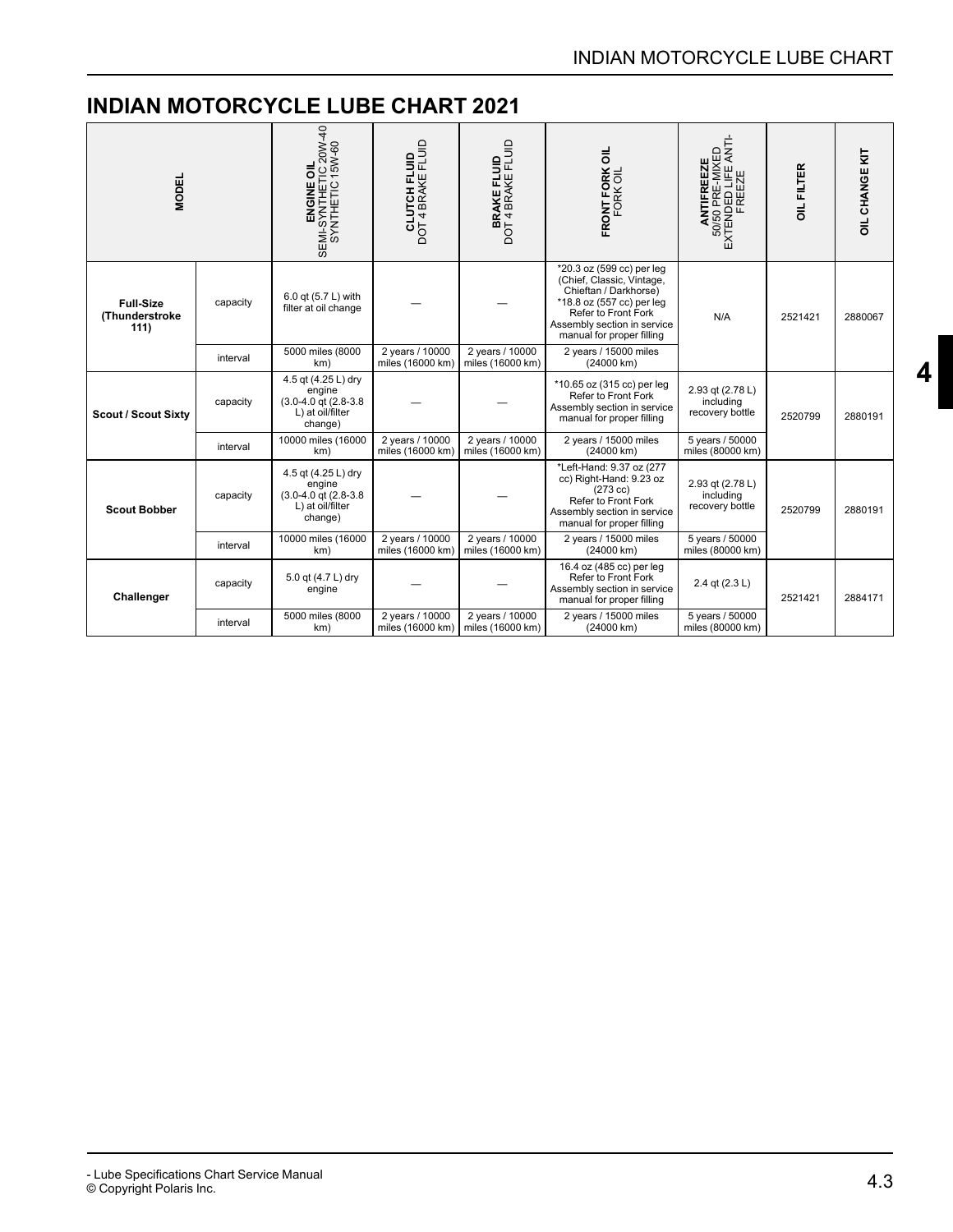<span id="page-4-0"></span>

| <b>MODEL</b>                               | ENGINE OIL<br>SEMI-SYNTHETIC 20W-40<br>SYNTHETIC 15W-60 |                                                                                               | <b>CLUTCH FLUID</b><br>DOT 4 BRAKE FLUID<br><b>BRAKE FLUID</b><br>DOT 4 BRAKE FLUID |                                     | FRONT FORK OIL<br>FORK OIL                                                                                                                                         | ANTIFREEZE<br>50/50 PRE-MIXED<br>EXTENDED LIFE ANTI-<br>FREEZE<br>*20.3 oz (599 cc) per leg |         | OIL CHANGE KIT |
|--------------------------------------------|---------------------------------------------------------|-----------------------------------------------------------------------------------------------|-------------------------------------------------------------------------------------|-------------------------------------|--------------------------------------------------------------------------------------------------------------------------------------------------------------------|---------------------------------------------------------------------------------------------|---------|----------------|
| <b>Full-Size</b><br>(Thunderstroke<br>111) | capacity                                                | Refer to Team Tip I-<br>19-09-01                                                              |                                                                                     |                                     | (Chief, Classic, Vintage,<br>Chieftan / Darkhorse)<br>*18.8 oz (557 cc) per leg<br>Refer to Front Fork<br>Assembly section in service<br>manual for proper filling | N/A                                                                                         | 2521421 | 2880067        |
|                                            | interval                                                | 5000 miles (8000<br>km)                                                                       | 2 years / 10000<br>miles (16000 km)                                                 | 2 years / 10000<br>miles (16000 km) | 2 years / 15000 miles<br>(24000 km)                                                                                                                                |                                                                                             |         |                |
| <b>Scout / Scout Sixty</b>                 | capacity                                                | 4.5 gt (4.25 L) dry<br>engine<br>$(3.0 - 4.0$ gt $(2.8 - 3.8)$<br>L) at oil/filter<br>change) |                                                                                     |                                     | *10.65 oz (315 cc) per leg<br>Refer to Front Fork<br>Assembly section in service<br>manual for proper filling                                                      | 2.93 qt (2.78 L)<br>including<br>recovery bottle                                            | 2520799 | 2880191        |
|                                            | interval                                                | 10000 miles (16000<br>km)                                                                     | 2 years / 10000<br>miles (16000 km)                                                 | 2 years / 10000<br>miles (16000 km) | 2 years / 15000 miles<br>(24000 km)                                                                                                                                | 5 years / 50000<br>miles (80000 km)                                                         |         |                |
| <b>Scout Bobber</b>                        | capacity                                                | 4.5 qt (4.25 L) dry<br>engine<br>$(3.0 - 4.0$ gt $(2.8 - 3.8)$<br>L) at oil/filter<br>change) |                                                                                     |                                     | *Left-Hand: 9.37 oz (277<br>cc) Right-Hand: 9.23 oz<br>$(273 \text{ cc})$<br>Refer to Front Fork<br>Assembly section in service<br>manual for proper filling       | 2.93 qt (2.78 L)<br>including<br>recovery bottle                                            | 2520799 | 2880191        |
|                                            | interval                                                | 10000 miles (16000<br>km)                                                                     | 2 years / 10000<br>miles (16000 km)                                                 | 2 years / 10000<br>miles (16000 km) | 2 years / 15000 miles<br>(24000 km)                                                                                                                                | 5 years / 50000<br>miles (80000 km)                                                         |         |                |
| Challenger                                 | capacity                                                | 5.0 qt (4.7 L) dry<br>engine                                                                  |                                                                                     |                                     | 16.4 oz (485 cc) per leg<br>Refer to Front Fork<br>Assembly section in service<br>manual for proper filling                                                        | 2.4 qt (2.3 L)                                                                              | 2521421 | 2884171        |
|                                            | interval                                                | 5000 miles (8000<br>km)                                                                       | 2 years / 10000<br>miles (16000 km)                                                 | 2 years / 10000<br>miles (16000 km) | 2 years / 15000 miles<br>(24000 km)                                                                                                                                | 5 years / 50000<br>miles (80000 km)                                                         |         |                |
| <b>FTR</b>                                 | capacity                                                | 4.5 qt (4.25 L) dry<br>engine                                                                 |                                                                                     |                                     | 1200: 17.5 oz (519 cc)<br>1200S: 17.2 oz (508 cc)<br>Refer to Front Fork<br>Assembly section in service<br>manual for proper filling                               | 2.32 qt (2.2 L)                                                                             | 2540086 | 2884182        |
|                                            | interval                                                | 10000 miles (16000<br>km)                                                                     | 2 years / 10000<br>miles (16000 km)                                                 | 2 years / 10000<br>miles (16000 km) | 2 years / 15000 miles<br>(24000 km)                                                                                                                                | 5 years / 50000<br>miles (80000 km)                                                         |         |                |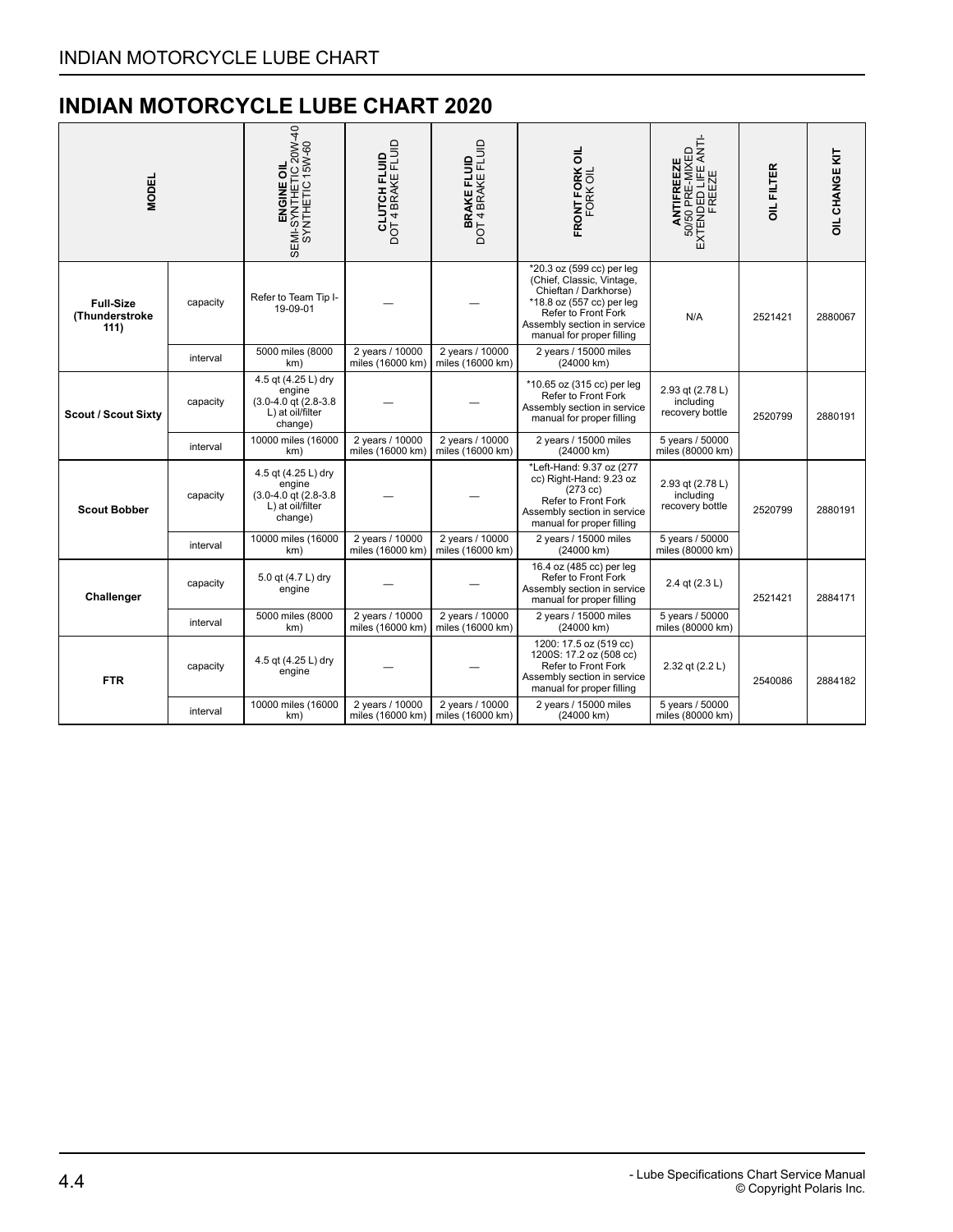<span id="page-5-0"></span>

| <b>MODEL</b>                               |          | ENGINE OIL<br>SEMI-SYNTHETIC 20W-40<br>SYNTHETIC 15W-60                                               | <b>CLUTCH FLUID</b><br>DOT 4 BRAKE FLUID<br><b>BRAKE FLUID</b><br>DOT 4 BRAKE FLUID |                                     | FRONT FORK OIL<br>FORK OIL                                                                                                                                                                      | ANTIFREEZE<br>50/50 PRE-MIXED<br>EXTENDED LIFE ANTI-<br>FREEZE | OIL FILTER | <b>OIL CHANGE KIT</b> |
|--------------------------------------------|----------|-------------------------------------------------------------------------------------------------------|-------------------------------------------------------------------------------------|-------------------------------------|-------------------------------------------------------------------------------------------------------------------------------------------------------------------------------------------------|----------------------------------------------------------------|------------|-----------------------|
| <b>Full-Size</b><br>(Thunderstroke<br>111) | capacity | Refer to Team Tip I-<br>19-09-01                                                                      |                                                                                     |                                     | *20.3 oz (599 cc) per leg<br>(Chief, Classic, Vintage,<br>Chieftan / Darkhorse)<br>*18.8 oz (557 cc) per leg<br>Refer to Front Fork<br>Assembly section in service<br>manual for proper filling | N/A                                                            | 2521421    | 2880067               |
|                                            | interval | 5000 miles (8000<br>2 years / 10000<br>2 years / 10000<br>miles (16000 km)<br>miles (16000 km)<br>km) |                                                                                     | 2 years / 15000 miles<br>(24000 km) |                                                                                                                                                                                                 |                                                                |            |                       |
| <b>Scout / Scout Sixty</b>                 | capacity | 4.5 qt (4.25 L) dry<br>engine<br>(3.0-4.0 qt (2.8-3.8)<br>L) at oil/filter<br>change)                 |                                                                                     |                                     | *10.65 oz (315 cc) per leg<br>Refer to Front Fork<br>Assembly section in service<br>manual for proper filling                                                                                   | 2.93 qt (2.78 L)<br>includina<br>recovery bottle               | 2520799    | 2880191               |
|                                            | interval | 10000 miles (16000<br>km)                                                                             | 2 years / 10000<br>miles (16000 km)                                                 | 2 years / 10000<br>miles (16000 km) | 2 years / 15000 miles<br>(24000 km)                                                                                                                                                             | 5 years / 50000<br>miles (80000 km)                            |            |                       |
| <b>Scout Bobber</b>                        | capacity | 4.5 qt (4.25 L) dry<br>engine<br>$(3.0 - 4.0$ gt $(2.8 - 3.8)$<br>L) at oil/filter<br>change)         |                                                                                     |                                     | *Left-Hand: 9.37 oz (277<br>cc) Right-Hand: 9.23 oz<br>$(273 \text{ cc})$<br>Refer to Front Fork<br>Assembly section in service<br>manual for proper filling                                    | 2.93 qt (2.78 L)<br>including<br>recovery bottle<br>2520799    |            | 2880191               |
|                                            | interval | 10000 miles (16000<br>km)                                                                             | 2 years / 10000<br>miles (16000 km)                                                 | 2 years / 10000<br>miles (16000 km) | 2 years / 15000 miles<br>(24000 km)                                                                                                                                                             | 5 years / 50000<br>miles (80000 km)                            |            |                       |
| <b>FTR</b>                                 | capacity | 4.5 qt (4.25 L) dry<br>engine                                                                         |                                                                                     |                                     | 1200: 17.5 oz (519 cc)<br>1200S: 17.2 oz (508 cc)<br>Refer to Front Fork<br>Assembly section in service<br>manual for proper filling                                                            | 2.32 qt (2.2 L)                                                | 2540086    | 2884182               |
|                                            | interval | 10000 miles (16000<br>km)                                                                             | 2 years / 10000<br>miles (16000 km)                                                 | 2 years / 10000<br>miles (16000 km) | 2 years / 15000 miles<br>(24000 km)                                                                                                                                                             | 5 years / 50000<br>miles (80000 km)                            |            |                       |

**[4](#page-1-0)**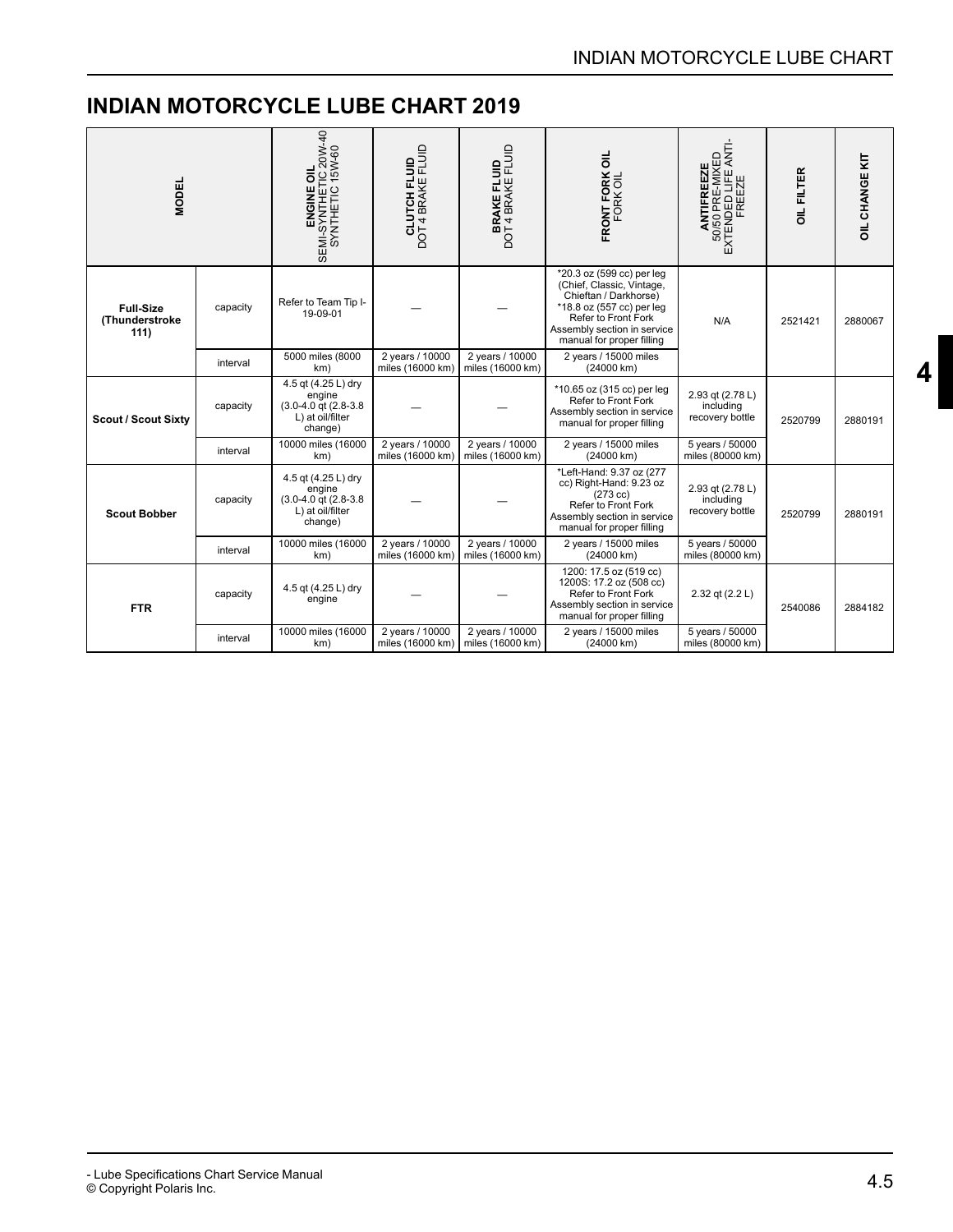<span id="page-6-0"></span>

| <b>MODEL</b>                               |          |                                                                                               | <b>CLUTCH FLUID</b><br>DOT 4 BRAKE FLUID | <b>BRAKE FLUID</b><br>DOT 4 BRAKE FLUID | FRONT FORK OIL<br>FORK OIL                                                                                                                                                                      | Ë<br>50/50 EXTENDED I<br>ANTI-FREEZE<br>ANTIFREEZE | OIL FILTER | <b>OIL CHANGE KIT</b> |
|--------------------------------------------|----------|-----------------------------------------------------------------------------------------------|------------------------------------------|-----------------------------------------|-------------------------------------------------------------------------------------------------------------------------------------------------------------------------------------------------|----------------------------------------------------|------------|-----------------------|
| <b>Full-Size</b><br>(Thunderstroke<br>111) | capacity | Refer to Team Tip I-<br>19-09-01                                                              |                                          |                                         | *20.3 oz (599 cc) per leg<br>(Chief, Classic, Vintage,<br>Chieftan / Darkhorse)<br>*18.8 oz (557 cc) per leg<br>Refer to Front Fork<br>Assembly section in service<br>manual for proper filling | N/A                                                | 2521421    | 2880067               |
|                                            | interval | 5000 miles (8000<br>km)                                                                       | 2 years / 10000<br>miles (16000 km)      | 2 years / 10000<br>miles (16000 km)     | 2 years / 15000 miles<br>(24000 km)                                                                                                                                                             |                                                    |            |                       |
| <b>Scout / Scout Sixty</b>                 | capacity | 4.5 qt (4.25 L) dry<br>engine<br>$(3.0 - 4.0$ gt $(2.8 - 3.8)$<br>L) at oil/filter<br>change) |                                          |                                         | *10.65 oz (315 cc) per leg<br>Refer to Front Fork<br>Assembly section in service<br>manual for proper filling                                                                                   | 2.93 qt (2.78 L)<br>including<br>recovery bottle   | 2520799    | 2880191               |
|                                            | interval | 10000 miles (16000<br>km)                                                                     | 2 years / 10000<br>miles (16000 km)      | 2 years / 10000<br>miles (16000 km)     | 2 years / 15000 miles<br>(24000 km)                                                                                                                                                             | 5 years / 50000<br>miles (80000 km)                |            |                       |
| <b>Scout Bobber</b>                        | capacity | 4.5 gt (4.25 L) dry<br>engine<br>$(3.0 - 4.0$ gt $(2.8 - 3.8)$<br>L) at oil/filter<br>change) |                                          |                                         | *Left-Hand: 9.37 oz (277<br>cc) Right-Hand: 9.23 oz<br>$(273 \text{ cc})$<br>Refer to Front Fork<br>Assembly section in service<br>manual for proper filling                                    | 2.93 qt (2.78 L)<br>including<br>recovery bottle   | 2520799    | 2880191               |
|                                            | interval | 10000 miles (16000<br>km)                                                                     | 2 years / 10000<br>miles (16000 km)      | 2 years / 10000<br>miles (16000 km)     | 2 years / 15000 miles<br>(24000 km)                                                                                                                                                             | 5 years / 50000<br>miles (80000 km)                |            |                       |

<span id="page-6-1"></span>

| <b>MODEL</b>                               |          | ੩<br>OIL<br>TIC 20W-<br>: 15W-60<br>SEMI-SYNTHETIC<br>SEMI-SYNTHETI<br>SEMI-SYNTHETIC         | <b>CLUTCH FLUID</b><br>DOT 4 BRAKE FLUID | <b>BRAKE FLUID</b><br>DOT 4 BRAKE FLUID                | FRONT FORK OIL<br>FORK OIL                                                                                                                                                                      | 푼<br>ANTIFREEZE<br>50 EXTENDED L<br>ANTI-FREEZE<br>50/50 | OIL FILTER | <b>OIL CHANGE KIT</b> |
|--------------------------------------------|----------|-----------------------------------------------------------------------------------------------|------------------------------------------|--------------------------------------------------------|-------------------------------------------------------------------------------------------------------------------------------------------------------------------------------------------------|----------------------------------------------------------|------------|-----------------------|
| <b>Full-Size</b><br>(Thunderstroke<br>111) | capacity | Refer to Team Tip I-<br>19-09-01                                                              |                                          |                                                        | *20.3 oz (599 cc) per leg<br>(Chief, Classic, Vintage,<br>Chieftan / Darkhorse)<br>*18.8 oz (557 cc) per leg<br>Refer to Front Fork<br>Assembly section in service<br>manual for proper filling | N/A                                                      | 2521421    | 2880067               |
|                                            | interval | 5000 miles (8000<br>km)                                                                       | 2 years / 10000<br>miles (16000 km)      | 2 years / 10000<br>miles (16000 km)                    | 2 years / 15000 miles<br>(24000 km)                                                                                                                                                             |                                                          |            |                       |
| <b>Scout / Scout Sixty</b>                 | capacity | 4.5 qt (4.25 L) dry<br>engine<br>$(3.0 - 4.0$ qt $(2.8 - 3.8)$<br>L) at oil/filter<br>change) |                                          |                                                        | *11.2 oz (335 cc) per leg<br>Refer to Front Fork<br>Assembly section in service<br>manual for proper filling                                                                                    | 2.93 qt (2.78 L)<br>including<br>recovery bottle         | 2520799    | 2880191               |
|                                            | interval | 10000 miles (16000<br>km)                                                                     | 2 years / 10000                          | 2 years / 10000<br>miles (16000 km)   miles (16000 km) | 2 years / 15000 miles<br>(24000 km)                                                                                                                                                             | 5 years / 50000<br>miles (80000 km)                      |            |                       |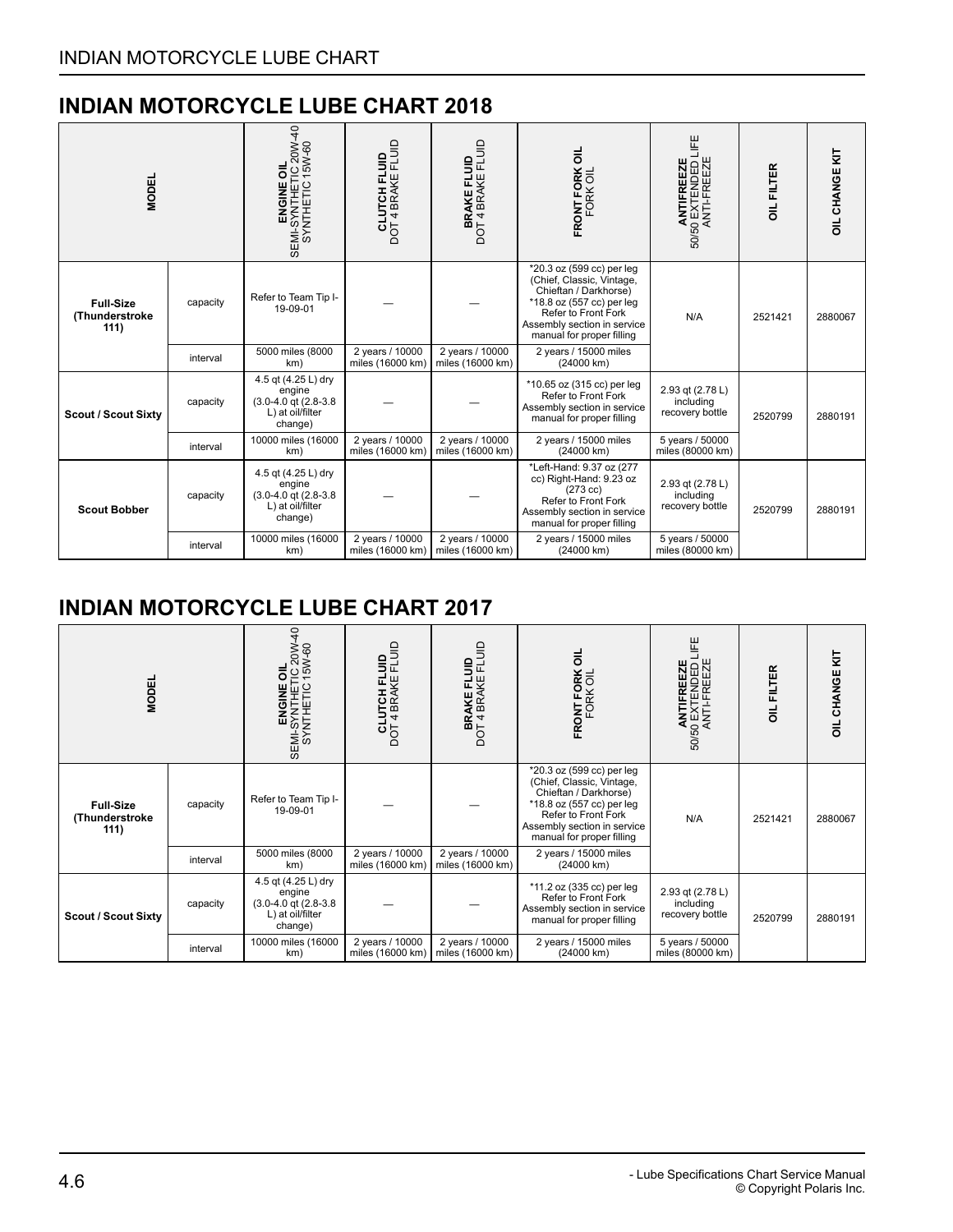<span id="page-7-0"></span>

| <b>MODEL</b>                               |          | ENGINE OIL<br>SEMI-SYNTHETIC 20W-40<br>SYNTHETIC 15W-60                                       | <b>CLUTCH FLUID</b><br>DOT 4 BRAKE FLUID | <b>BRAKE FLUID</b><br>DOT 4 BRAKE FLUID                                                                                                                                | FRONT FORK OIL<br>FORK OIL                                                                                                                                                                                  | ANTIFREEZE<br>50/50 EXTENDED LIFE<br>ANTI-FREEZE | <b>OIL FILTER</b> |         |
|--------------------------------------------|----------|-----------------------------------------------------------------------------------------------|------------------------------------------|------------------------------------------------------------------------------------------------------------------------------------------------------------------------|-------------------------------------------------------------------------------------------------------------------------------------------------------------------------------------------------------------|--------------------------------------------------|-------------------|---------|
| <b>Full-Size</b><br>(Thunderstroke<br>111) | capacity | Refer to Team Tip I-<br>19-09-01                                                              |                                          |                                                                                                                                                                        | *20.3 oz (599 cc)<br>per leg (Chief,<br>Classic, Vintage,<br>Chieftan /<br>Darkhorse)<br>*18.8 oz (557 cc)<br>per leg<br>Refer to Front Fork<br>Assembly section in<br>service manual for<br>proper filling | N/A                                              | 2521421           | 2880067 |
|                                            | interval | 5000 miles (8000<br>km)                                                                       | 2 years / 10000<br>miles (16000 km)      | 2 years / 10000<br>miles (16000 km)                                                                                                                                    | 2 years / 15000<br>miles (24000 km)                                                                                                                                                                         |                                                  |                   |         |
| <b>Scout / Scout Sixty</b>                 | capacity | 4.5 qt (4.25 L) dry<br>engine<br>$(3.0 - 4.0$ qt $(2.8 - 3.8)$<br>L) at oil/filter<br>change) |                                          | *11.2 oz (335 cc)<br>per leg<br>2.93 qt (2.78 L)<br>Refer to Front Fork<br>including recovery<br>Assembly section in<br>bottle<br>service manual for<br>proper filling |                                                                                                                                                                                                             | 2520799                                          | 2880191           |         |
|                                            | interval | 10000 miles (16000<br>km)                                                                     | 2 years / 10000<br>miles (16000 km)      | 2 years / 10000<br>miles (16000 km)                                                                                                                                    | 2 years / 15000<br>miles (24000 km)                                                                                                                                                                         | 5 years / 50000<br>miles (80000 km)              |                   |         |

<span id="page-7-1"></span>

| <b>MODEL</b>                               |          | ENGINE OIL<br>SEMI-SYNTHETIC 20W-40<br>SYNTHETIC 15W-60                                       | <b>CLUTCH FLUID</b><br>DOT 4 BRAKE FLUID | <b>BRAKE FLUID</b><br>DOT 4 BRAKE FLUID | FRONT FORK OIL<br>FORK OIL                                                                                                                                                                                         | ANTIFREEZE<br>50/50 EXTENDED LIFE<br>ANTI-FREEZE | OIL FILTER | <b>OIL CHANGE KIT</b> |
|--------------------------------------------|----------|-----------------------------------------------------------------------------------------------|------------------------------------------|-----------------------------------------|--------------------------------------------------------------------------------------------------------------------------------------------------------------------------------------------------------------------|--------------------------------------------------|------------|-----------------------|
| <b>Full-Size</b><br>(Thunderstroke<br>111) | capacity | Refer to Team Tip I-<br>19-09-01                                                              |                                          |                                         | *20.3 oz (599 cc)<br>per leg (Chief,<br>Classic, Vintage,<br>Chieftan /<br>Darkhorse)<br>*18.8 oz (557 cc)<br>per leg<br><b>Refer to Front Fork</b><br>Assembly section in<br>service manual for<br>proper filling | N/A                                              | 2521421    | 2880067               |
|                                            | interval | 5000 miles (8000<br>km)                                                                       | 2 years / 10000<br>miles (16000 km)      | 2 years / 10000<br>miles (16000 km)     | 2 years / 15000<br>miles (24000 km)                                                                                                                                                                                |                                                  |            |                       |
| <b>Scout / Scout Sixty</b>                 | capacity | 4.5 qt (4.25 L) dry<br>engine<br>$(3.0 - 4.0$ qt $(2.8 - 3.8)$<br>L) at oil/filter<br>change) |                                          |                                         | *11.2 oz (335 cc)<br>per leg<br>Refer to Front Fork<br>Assembly section in<br>service manual for<br>proper filling                                                                                                 | 2.93 qt (2.78 L)<br>including recovery<br>bottle | 2520799    | 2880191               |
|                                            | interval | 10000 miles (16000<br>km)                                                                     | 2 years / 10000<br>miles (16000 km)      | 2 years / 10000<br>miles (16000 km)     | 2 years / 15000<br>miles (24000 km)                                                                                                                                                                                | 5 years / 50000<br>miles (80000 km)              |            |                       |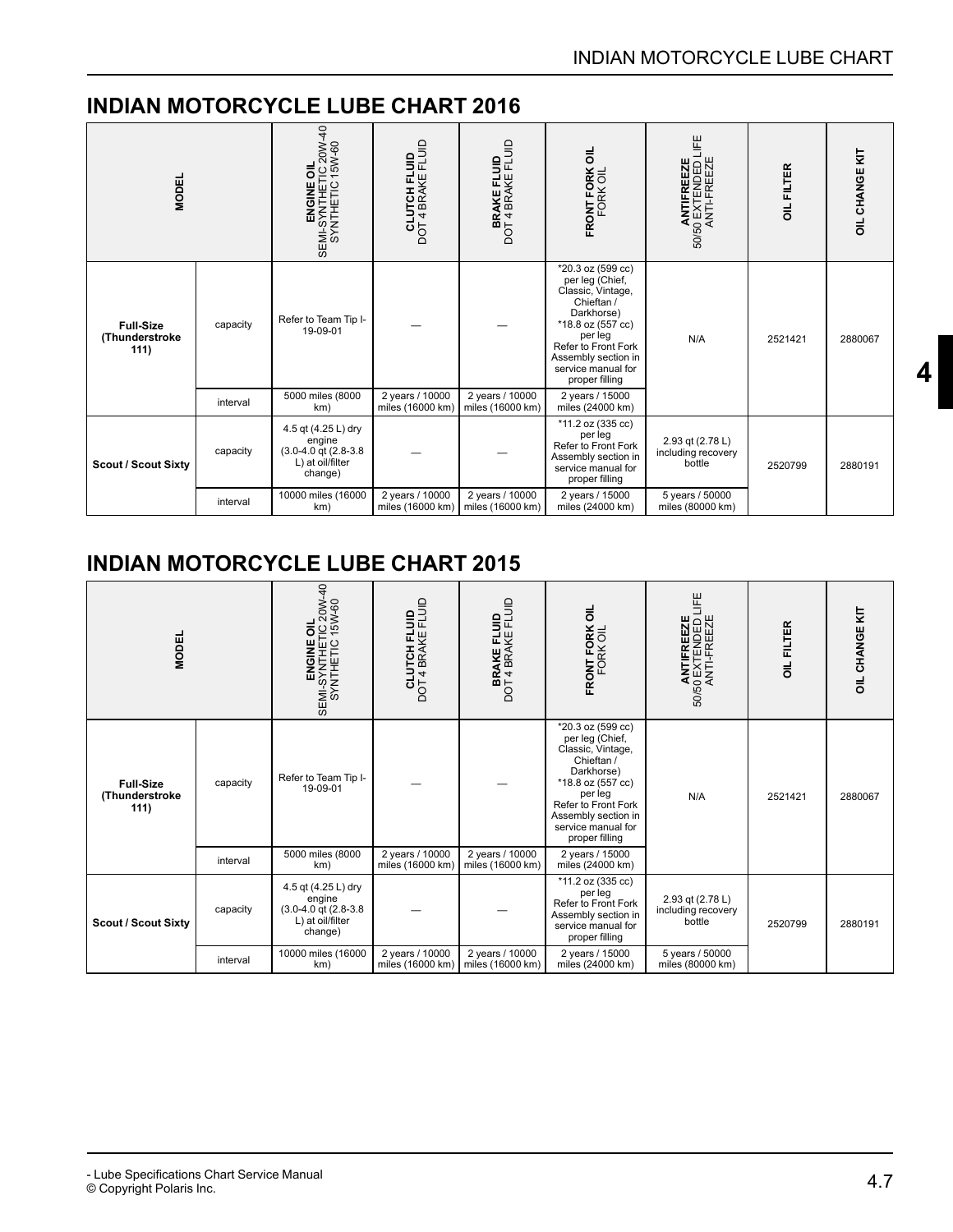<span id="page-8-0"></span>

| <b>MODEL</b>                  |          | $\circ$<br>င္ပ<br>క<br>LO<br>SEMI<br>SY | $\overline{m}$<br>ថក្ក<br>≏         | ≘<br>بب<br>ш<br>BR.<br>$\overline{4}$<br>학<br>$\overline{\phantom{a}}$ | ᄛ<br>ORK<br><이<br><b>DNTF</b><br>FORI<br>Œ                                         | ببر<br>ہ ہی<br><b>AN</b><br>50/50<br>50/50 | ER<br>正<br>ᄛ | ₹<br><b>WGE</b><br>ಕ<br>ᇹ |
|-------------------------------|----------|-----------------------------------------|-------------------------------------|------------------------------------------------------------------------|------------------------------------------------------------------------------------|--------------------------------------------|--------------|---------------------------|
| capacity<br>Chief / Chieftain |          | Refer to Team Tip I-<br>19-09-01        |                                     |                                                                        | Refer to Front Fork<br>Assembly section in<br>service manual for<br>proper filling | N/A                                        |              | 2880067                   |
|                               | interval | 5000 miles (8000<br>km)                 | 2 years / 10000<br>miles (16000 km) | 2 years / 10000<br>miles (16000 km)                                    | 2 years / 15000<br>miles (24000 km)                                                |                                            |              |                           |

### <span id="page-8-1"></span>**INDIAN MOTORCYCLE LUBE CHART 2013**

| <b>MODEL</b> |          | ុ<br>TC 20W-<br>15W-60<br>ᄛ<br>ENGINE<br>SEMI-SYNTHETI<br>SEMI-SYNTHETI | <b>FLUID</b><br>음<br>근<br>ΚË<br>CLUTCH<br>DOT 4 BRAM | Æ<br>유유<br>TRANSMISSION C<br>SYNTHETIC 80W90<br>OIL | <b>Y DRIVE OIL</b><br>C 80W90 GEAR<br>OIL<br>PRIMARY I<br>SYNTHETIC 8 | <b>BRAKE FLUID</b><br>DOT 4 BRAKE FLUID | ᄛ<br>FRONT FORK<br>FORK OIL                                                                                         | 出<br><b>TIFREEZE</b><br>CTENDED L<br>T-FREEZE<br>ANTIFF<br>50/50 EXTE<br>4NTI-FI | FILTER<br>$\overline{5}$ | OIL CHANGE KIT |
|--------------|----------|-------------------------------------------------------------------------|------------------------------------------------------|-----------------------------------------------------|-----------------------------------------------------------------------|-----------------------------------------|---------------------------------------------------------------------------------------------------------------------|----------------------------------------------------------------------------------|--------------------------|----------------|
| Chief        | capacity | 3.5 qt (3.31 L)                                                         |                                                      | 20-24 oz<br>$(600 - 720$ cc)                        | $20 - 22$ oz<br>$(591 - 650$ cc)                                      |                                         | *11 oz (325 cc)<br>per leg Refer to<br>Front Fork<br>Assembly<br>section in<br>service manual<br>for proper filling | N/A                                                                              | 2521421                  | 2880067        |
|              | interval | 5000 miles<br>(8000 km)                                                 | 2 years /<br>10000 miles<br>(16000 km)               | 5000 miles<br>(8000 km)                             | 5000 miles<br>(8000 km)                                               | 2 years /<br>10000 miles<br>(16000 km)  | 2 years / 15000<br>miles (24000<br>km)                                                                              |                                                                                  |                          |                |

<span id="page-8-2"></span>

| <b>MODEL</b> |          | ٩<br><b>OIL</b><br>TC 20W-<br>15W-60<br>L JILELINAS<br>ILEMI-SANIHELI<br>D BINDNB | $\mathsf{u}$<br>CLUTCH FL<br>DOT 4 BRAKE | œ<br>유유<br>NOTE-LIC 80W90<br>SYNTHETIC 80W90<br>OIL OIL | <b>OIL</b><br>GEAR<br>Y DRIVE<br>PRIMARY<br>SYNTHETIC 8 | $\equiv$<br><b>BRAKE FLUID</b><br>DOT 4 BRAKE FLI | ᇹ<br>FRONT FORK 0<br>FORK OIL                                                                                       | ٣<br>ENDED I<br>FREEZE<br>씭<br>ANT<br>S0/50 EX<br>ANTI | FILTER<br>$\overline{5}$ | <b>OIL CHANGE KIT</b> |
|--------------|----------|-----------------------------------------------------------------------------------|------------------------------------------|---------------------------------------------------------|---------------------------------------------------------|---------------------------------------------------|---------------------------------------------------------------------------------------------------------------------|--------------------------------------------------------|--------------------------|-----------------------|
| <b>Chief</b> | capacity | 3.5 qt (3.31 L)                                                                   |                                          | 20-24 oz<br>$(600 - 720$ cc)                            | $20 - 22$ oz<br>$(591 - 650$ cc)                        |                                                   | *11 oz (325 cc)<br>per leg Refer to<br>Front Fork<br>Assembly<br>section in<br>service manual<br>for proper filling | N/A                                                    | 2521421                  | 2880067               |
|              | interval | 5000 miles<br>(8000 km)                                                           | 2 years /<br>10000 miles<br>(16000 km)   | 5000 miles<br>(8000 km)                                 | 5000 miles<br>(8000 km)                                 | 2 years /<br>10000 miles<br>(16000 km)            | 2 years / 15000<br>miles (24000<br>km)                                                                              |                                                        |                          |                       |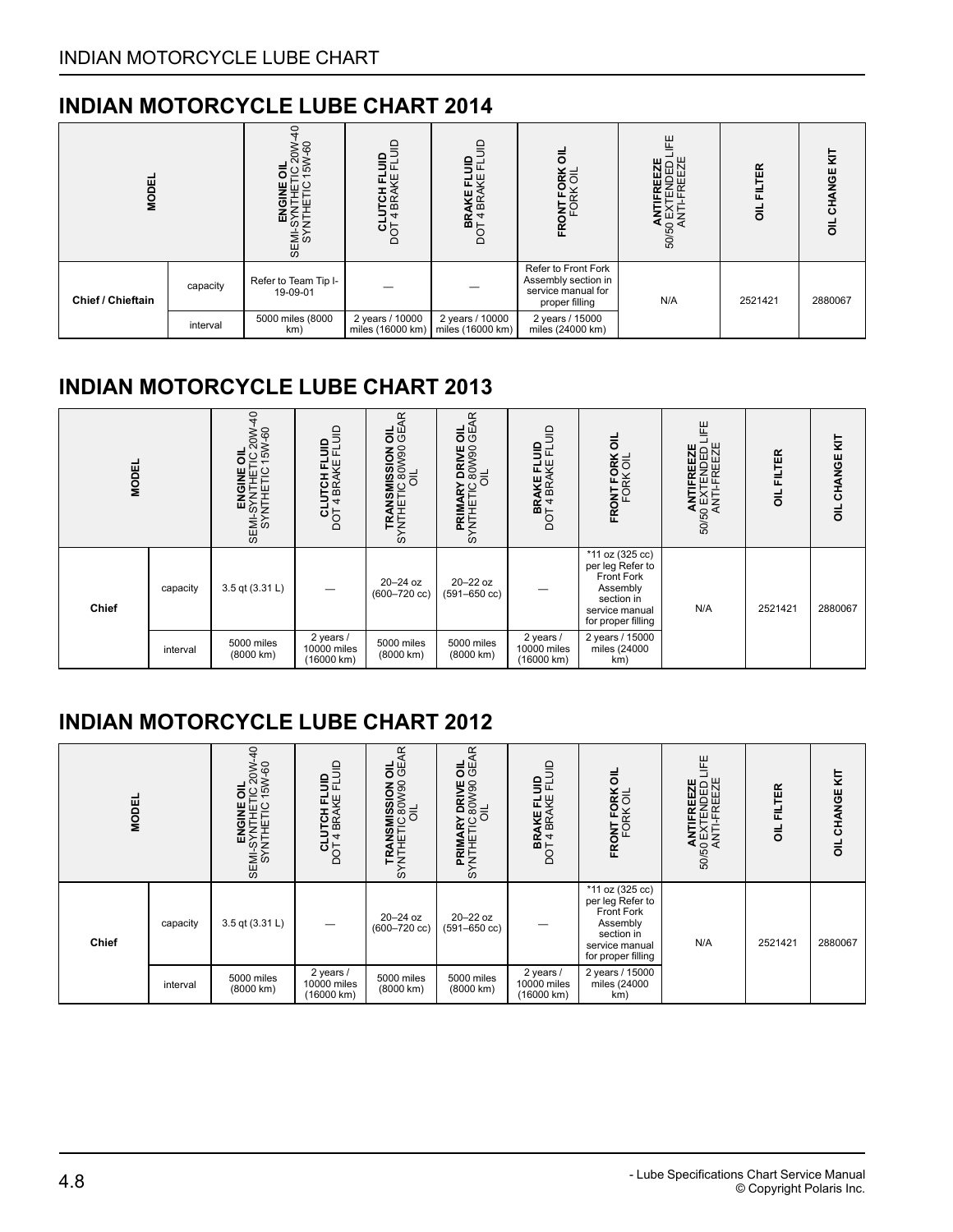| <b>MODEL</b> |          | $\frac{1}{2}$<br>TC 20W-<br>15W-60<br>ᇹ<br>SEMI-SYNTHETIC<br>SEMI-SYNTHETIN<br>SEMI-SYNTHETIC | <b>CLUTCH FLUID</b><br>DOT 4 BRAKE FLUID | 뜻<br>TRANSMISSION OIL<br>SYNTHETIC 80W90 GE<br>OIL | OIL<br>GEAR<br>Y DRIVE<br>SYNTHETIC 8 | $\equiv$<br><b>BRAKE FLUID</b><br>DOT 4 BRAKE FLI | ᄛ<br>FRONT FORK O<br>FORK OIL                                                                                         | 뿐<br>ANTIFREEZE<br>50/50 EXTENDED L<br>ANTI-FREEZE | <b>FILTER</b><br>$\overline{5}$ | OIL CHANGE KIT |
|--------------|----------|-----------------------------------------------------------------------------------------------|------------------------------------------|----------------------------------------------------|---------------------------------------|---------------------------------------------------|-----------------------------------------------------------------------------------------------------------------------|----------------------------------------------------|---------------------------------|----------------|
| <b>Chief</b> | capacity | 3.5 qt (3.31 L)                                                                               |                                          | 20-24 oz<br>$(600 - 720$ cc)                       | 20-22 oz<br>$(591 - 650$ cc)          |                                                   | *10.5 oz (310<br>cc) per leg<br>Refer to Front<br>Fork Assembly<br>section in<br>service manual<br>for proper filling | N/A                                                | 2521421                         | 2880067        |
|              | interval | 5000 miles<br>(8000 km)                                                                       | 2 years /<br>10000 miles<br>(16000 km)   | 5000 miles<br>(8000 km)                            | 5000 miles<br>(8000 km)               | 2 years /<br>10000 miles<br>(16000 km)            | 2 years / 15000<br>miles (24000<br>km)                                                                                |                                                    |                                 |                |

### **INDIAN MOTORCYCLE LUBE CHART 2010**

| <b>MODEL</b> |          | ុ<br>OIL<br>TC 20W-<br>15W-60<br>SEMI-SYNTHETC<br>SEMI-SYNTHET<br>SEMI-SYNTHET | Ξ<br>CLUTCH FLUID<br>DOT 4 BRAKE FLL   | œ<br>유유<br>TRANSMISSION<br>SYNTHETIC 80W90<br>OIL | <b>OIL</b><br>GEAR<br>Y DRIVE<br>PRIMARY<br>SYNTHETIC 8 | $\equiv$<br>용군<br>모头<br>AKE<br>BRA<br>BRA<br>DOT 4 | ᇹ<br>FRONT FORK                                                                                                       | 世<br>TIFREEZE<br>CTENDED L<br>T-FREEZE<br>ANTIF<br>SO/50 EXTE<br>ANTI-F | FILTER<br>$\overline{5}$ | CHANGE KIT<br>$\overline{5}$ |
|--------------|----------|--------------------------------------------------------------------------------|----------------------------------------|---------------------------------------------------|---------------------------------------------------------|----------------------------------------------------|-----------------------------------------------------------------------------------------------------------------------|-------------------------------------------------------------------------|--------------------------|------------------------------|
| Chief        | capacity | 3.5 qt (3.31 L)                                                                |                                        | $20 - 24$ oz<br>$(600 - 720$ cc)                  | 20-22 oz<br>$(591 - 650$ cc)                            |                                                    | *10.5 oz (310<br>cc) per leg<br>Refer to Front<br>Fork Assembly<br>section in<br>service manual<br>for proper filling | N/A                                                                     | 2521421                  | 2880067                      |
|              | interval | 5000 miles<br>(8000 km)                                                        | 2 years /<br>10000 miles<br>(16000 km) | 5000 miles<br>(8000 km)                           | 5000 miles<br>(8000 km)                                 | 2 years /<br>10000 miles<br>(16000 km)             | 2 years / 15000<br>miles (24000<br>km)                                                                                |                                                                         |                          |                              |

### **INDIAN MOTORCYCLE LUBE CHART 2009**

| <b>MODEL</b> |          | $\overline{a}$<br>ENGINE OIL<br>SEMI-SYNTHETIC 20W<br>SYNTHETIC 15W-60 | $\mathsf{S}$<br><b>CLUTCH FLUID</b><br>DOT 4 BRAKE FLU | Æ<br>유유<br>TRANSMISSION<br>SYNTHETIC 80W90<br>OIL | OIL<br>GEAR<br>Y DRIVE<br>SYNTHETIC 8 | $\equiv$<br><b>BRAKE FLUID</b><br>DOT 4 BRAKE FLI | ᄛ<br>FRONT FORK 0<br>FORK OIL                                                                                         | 뿐<br>ANTIFREEZE<br>50/50 EXTENDED L<br>ANTI-FREEZE | FILTER<br>$\overline{5}$ | <b>CHANGE KIT</b><br>$\overline{a}$ |
|--------------|----------|------------------------------------------------------------------------|--------------------------------------------------------|---------------------------------------------------|---------------------------------------|---------------------------------------------------|-----------------------------------------------------------------------------------------------------------------------|----------------------------------------------------|--------------------------|-------------------------------------|
| <b>Chief</b> | capacity | 3.5 qt (3.31 L)                                                        |                                                        | $20 - 24$ oz<br>$(600 - 720$ cc)                  | 20-22 oz<br>$(591 - 650$ cc)          |                                                   | *10.5 oz (310<br>cc) per leg<br>Refer to Front<br>Fork Assembly<br>section in<br>service manual<br>for proper filling | N/A                                                | 2521421                  | 2880067                             |
|              | interval | 5000 miles<br>(8000 km)                                                | 2 years /<br>10000 miles<br>(16000 km)                 | 5000 miles<br>(8000 km)                           | 5000 miles<br>(8000 km)               | 2 years /<br>10000 miles<br>(16000 km)            | 2 years / 15000<br>miles (24000<br>km)                                                                                |                                                    |                          |                                     |

**[4](#page-1-0)**